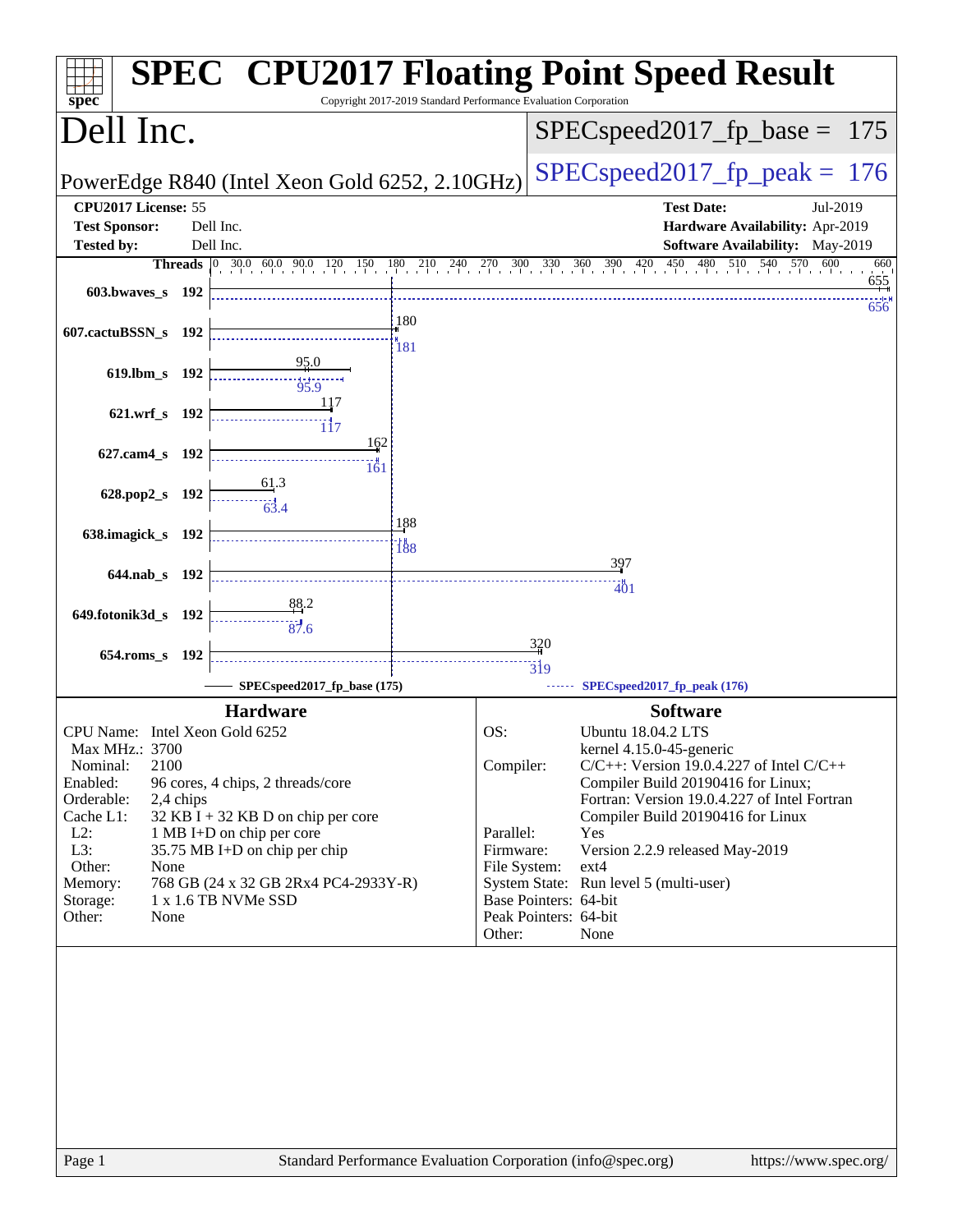| <b>SPEC CPU2017 Floating Point Speed Result</b><br>Copyright 2017-2019 Standard Performance Evaluation Corporation<br>spec <sup>®</sup>                                                                                                                                                                                                                                                                                                                                                                                                                                                                                                                                                                                                                                                                                                                                                                                                                                                    |                             |                        |              |                        |              |                        |              |                                                                                                          |                        |                     |                                        |                     |                        |                     |
|--------------------------------------------------------------------------------------------------------------------------------------------------------------------------------------------------------------------------------------------------------------------------------------------------------------------------------------------------------------------------------------------------------------------------------------------------------------------------------------------------------------------------------------------------------------------------------------------------------------------------------------------------------------------------------------------------------------------------------------------------------------------------------------------------------------------------------------------------------------------------------------------------------------------------------------------------------------------------------------------|-----------------------------|------------------------|--------------|------------------------|--------------|------------------------|--------------|----------------------------------------------------------------------------------------------------------|------------------------|---------------------|----------------------------------------|---------------------|------------------------|---------------------|
|                                                                                                                                                                                                                                                                                                                                                                                                                                                                                                                                                                                                                                                                                                                                                                                                                                                                                                                                                                                            | Dell Inc.                   |                        |              |                        |              |                        |              | $SPEC speed2017_f p\_base = 175$                                                                         |                        |                     |                                        |                     |                        |                     |
| PowerEdge R840 (Intel Xeon Gold 6252, 2.10GHz)                                                                                                                                                                                                                                                                                                                                                                                                                                                                                                                                                                                                                                                                                                                                                                                                                                                                                                                                             |                             |                        |              |                        |              |                        |              | $SPEC speed2017_fp\_peak = 176$                                                                          |                        |                     |                                        |                     |                        |                     |
| CPU2017 License: 55                                                                                                                                                                                                                                                                                                                                                                                                                                                                                                                                                                                                                                                                                                                                                                                                                                                                                                                                                                        |                             |                        |              |                        |              |                        |              |                                                                                                          |                        |                     | <b>Test Date:</b>                      |                     | Jul-2019               |                     |
| <b>Test Sponsor:</b>                                                                                                                                                                                                                                                                                                                                                                                                                                                                                                                                                                                                                                                                                                                                                                                                                                                                                                                                                                       | Dell Inc.                   |                        |              |                        |              |                        |              |                                                                                                          |                        |                     | Hardware Availability: Apr-2019        |                     |                        |                     |
| <b>Tested by:</b>                                                                                                                                                                                                                                                                                                                                                                                                                                                                                                                                                                                                                                                                                                                                                                                                                                                                                                                                                                          | Dell Inc.                   |                        |              |                        |              |                        |              |                                                                                                          |                        |                     | <b>Software Availability:</b> May-2019 |                     |                        |                     |
|                                                                                                                                                                                                                                                                                                                                                                                                                                                                                                                                                                                                                                                                                                                                                                                                                                                                                                                                                                                            |                             |                        |              |                        |              | <b>Results Table</b>   |              |                                                                                                          |                        |                     |                                        |                     |                        |                     |
|                                                                                                                                                                                                                                                                                                                                                                                                                                                                                                                                                                                                                                                                                                                                                                                                                                                                                                                                                                                            |                             |                        |              | <b>Base</b>            |              |                        |              |                                                                                                          |                        |                     | <b>Peak</b>                            |                     |                        |                     |
| <b>Benchmark</b><br>603.bwaves_s                                                                                                                                                                                                                                                                                                                                                                                                                                                                                                                                                                                                                                                                                                                                                                                                                                                                                                                                                           | <b>Threads</b><br>192       | <b>Seconds</b><br>89.9 | Ratio<br>656 | <b>Seconds</b><br>91.1 | Ratio<br>647 | <b>Seconds</b><br>90.1 | Ratio<br>655 | <b>Threads</b><br>192                                                                                    | <b>Seconds</b><br>89.6 | <b>Ratio</b><br>658 | <b>Seconds</b><br>90.8                 | <b>Ratio</b><br>650 | <b>Seconds</b><br>89.9 | <b>Ratio</b><br>656 |
| 607.cactuBSSN_s                                                                                                                                                                                                                                                                                                                                                                                                                                                                                                                                                                                                                                                                                                                                                                                                                                                                                                                                                                            | 192                         | 91.8                   | 182          | 93.0                   | 179          | 92.6                   | 180          | 192                                                                                                      | 92.1                   | 181                 | 93.0                                   | 179                 | 92.1                   | <u>181</u>          |
| 619.lbm_s                                                                                                                                                                                                                                                                                                                                                                                                                                                                                                                                                                                                                                                                                                                                                                                                                                                                                                                                                                                  | 192                         | 38.7                   | 136          | 56.9                   | 92.0         | 55.2                   | 95.0         | 192                                                                                                      | 54.6                   | 95.9                | 60.1                                   | 87.2                | 40.8                   | 128                 |
| $621.wrf$ _s                                                                                                                                                                                                                                                                                                                                                                                                                                                                                                                                                                                                                                                                                                                                                                                                                                                                                                                                                                               | 192                         | 112                    | 118          | <b>113</b>             | 117          | 114                    | 116          | 192                                                                                                      | 114                    | 116                 | 113                                    | 117                 | <u>113</u>             | <u>117</u>          |
| $627.cam4_s$                                                                                                                                                                                                                                                                                                                                                                                                                                                                                                                                                                                                                                                                                                                                                                                                                                                                                                                                                                               | 192                         | 55.0                   | 161          | 54.3                   | 163          | <u>54.8</u>            | 162          | 192                                                                                                      | 54.6                   | 162                 | 55.0                                   | <u>161</u>          | 55.2                   | 161                 |
| 628.pop2_s                                                                                                                                                                                                                                                                                                                                                                                                                                                                                                                                                                                                                                                                                                                                                                                                                                                                                                                                                                                 | 192                         | 193                    | 61.5         | 194                    | 61.3         | 194                    | 61.3         | 192                                                                                                      | 190                    | 62.5                | 187                                    | 63.4                | 187                    | 63.4                |
| 638.imagick_s                                                                                                                                                                                                                                                                                                                                                                                                                                                                                                                                                                                                                                                                                                                                                                                                                                                                                                                                                                              | 192                         | 76.6                   | 188          | 77.2                   | 187          | 76.7                   | <b>188</b>   | 192                                                                                                      | 76.0                   | 190                 | 76.8                                   | <b>188</b>          | 78.7                   | 183                 |
| $644.nab_s$                                                                                                                                                                                                                                                                                                                                                                                                                                                                                                                                                                                                                                                                                                                                                                                                                                                                                                                                                                                | 192                         | 43.9                   | 398          | 44.0                   | 397          | 44.1                   | 397          | 192                                                                                                      | 43.9                   | 398                 | 43.6                                   | 401                 | 43.6                   | 401                 |
| 649.fotonik3d_s                                                                                                                                                                                                                                                                                                                                                                                                                                                                                                                                                                                                                                                                                                                                                                                                                                                                                                                                                                            | 192                         | 113                    | 80.7         | 103                    | 88.2         | 102                    | 89.1         | 192                                                                                                      | 104                    | 87.4                | 104                                    | 87.6                | 102                    | 88.9                |
| $654$ .roms_s                                                                                                                                                                                                                                                                                                                                                                                                                                                                                                                                                                                                                                                                                                                                                                                                                                                                                                                                                                              | 192                         | 49.6                   | 318          | 49.3                   | 320          | 49.2                   | 320          | 192                                                                                                      | 49.3                   | 319                 | 49.4                                   | 319                 | 49.3                   | 319                 |
|                                                                                                                                                                                                                                                                                                                                                                                                                                                                                                                                                                                                                                                                                                                                                                                                                                                                                                                                                                                            | $SPEC speed2017_fp\_base =$ |                        | 175          |                        |              |                        |              |                                                                                                          |                        |                     |                                        |                     |                        |                     |
|                                                                                                                                                                                                                                                                                                                                                                                                                                                                                                                                                                                                                                                                                                                                                                                                                                                                                                                                                                                            | $SPECspeed2017_fp\_peak =$  |                        | 176          |                        |              |                        |              | Results appear in the order in which they were run. Bold underlined text indicates a median measurement. |                        |                     |                                        |                     |                        |                     |
|                                                                                                                                                                                                                                                                                                                                                                                                                                                                                                                                                                                                                                                                                                                                                                                                                                                                                                                                                                                            |                             |                        |              |                        |              |                        |              |                                                                                                          |                        |                     |                                        |                     |                        |                     |
| <b>General Notes</b><br>Environment variables set by runcpu before the start of the run:<br>KMP_AFFINITY = "granularity=fine, compact"<br>LD_LIBRARY_PATH = "/home/cpu2017/lib/intel64"<br>OMP_STACKSIZE = "192M"<br>Binaries compiled on a system with 1x Intel Core i9-7900X CPU + 32GB RAM<br>memory using Redhat Enterprise Linux 7.5<br>NA: The test sponsor attests, as of date of publication, that CVE-2017-5754 (Meltdown)<br>is mitigated in the system as tested and documented.<br>Yes: The test sponsor attests, as of date of publication, that CVE-2017-5753 (Spectre variant 1)<br>is mitigated in the system as tested and documented.<br>Yes: The test sponsor attests, as of date of publication, that CVE-2017-5715 (Spectre variant 2)<br>is mitigated in the system as tested and documented.<br>Transparent Huge Pages enabled by default<br>Prior to runcpu invocation<br>Filesystem page cache synced and cleared with:<br>sync: echo 3> /proc/sys/vm/drop_caches |                             |                        |              |                        |              |                        |              |                                                                                                          |                        |                     |                                        |                     |                        |                     |
| <b>Platform Notes</b><br>BIOS settings:<br>ADDDC setting disabled<br>Virtualization Technology disabled<br>DCU Streamer Prefetcher disabled<br>System Profile set to Custom<br>CPU Performance set to Maximum Performance<br>C States set to Autonomous                                                                                                                                                                                                                                                                                                                                                                                                                                                                                                                                                                                                                                                                                                                                    |                             |                        |              |                        |              |                        |              |                                                                                                          |                        |                     |                                        |                     |                        |                     |
| (Continued on next page)                                                                                                                                                                                                                                                                                                                                                                                                                                                                                                                                                                                                                                                                                                                                                                                                                                                                                                                                                                   |                             |                        |              |                        |              |                        |              |                                                                                                          |                        |                     |                                        |                     |                        |                     |
| Page 2                                                                                                                                                                                                                                                                                                                                                                                                                                                                                                                                                                                                                                                                                                                                                                                                                                                                                                                                                                                     |                             |                        |              |                        |              |                        |              | Standard Performance Evaluation Corporation (info@spec.org)                                              |                        |                     |                                        |                     | https://www.spec.org/  |                     |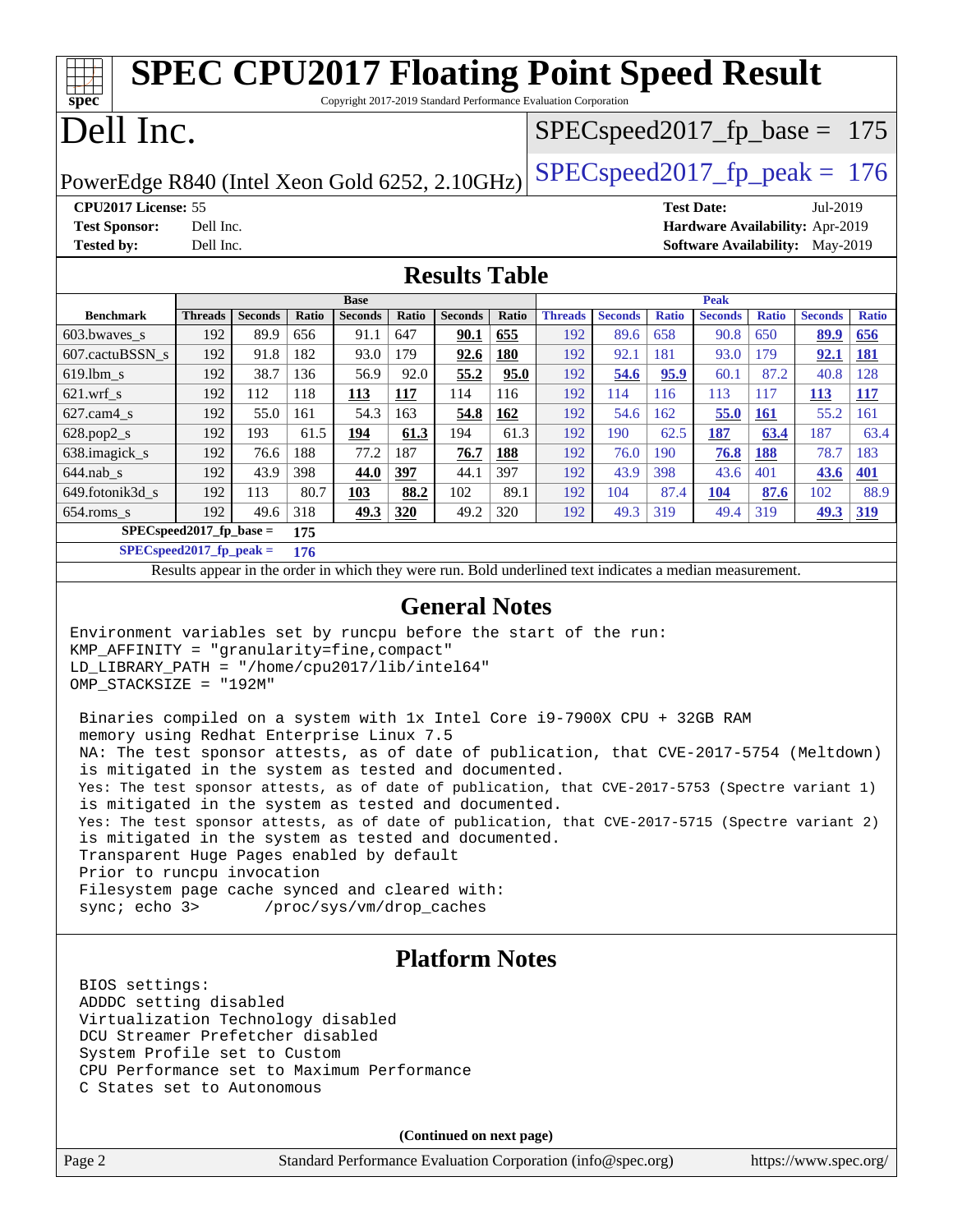| spec <sup>®</sup>                                                                                                                                                                                                                                                                                                                                                                                                           | <b>SPEC CPU2017 Floating Point Speed Result</b><br>Copyright 2017-2019 Standard Performance Evaluation Corporation                                                                                                                                                                                                                                                                                                                                                                                                                                                   |                                  |                                                                                |  |  |
|-----------------------------------------------------------------------------------------------------------------------------------------------------------------------------------------------------------------------------------------------------------------------------------------------------------------------------------------------------------------------------------------------------------------------------|----------------------------------------------------------------------------------------------------------------------------------------------------------------------------------------------------------------------------------------------------------------------------------------------------------------------------------------------------------------------------------------------------------------------------------------------------------------------------------------------------------------------------------------------------------------------|----------------------------------|--------------------------------------------------------------------------------|--|--|
| Dell Inc.                                                                                                                                                                                                                                                                                                                                                                                                                   |                                                                                                                                                                                                                                                                                                                                                                                                                                                                                                                                                                      | $SPEC speed2017_f p\_base = 175$ |                                                                                |  |  |
| PowerEdge R840 (Intel Xeon Gold 6252, 2.10GHz)                                                                                                                                                                                                                                                                                                                                                                              |                                                                                                                                                                                                                                                                                                                                                                                                                                                                                                                                                                      | $SPEC speed2017_fp\_peak = 176$  |                                                                                |  |  |
| CPU2017 License: 55<br><b>Test Sponsor:</b><br>Dell Inc.<br>Dell Inc.<br><b>Tested by:</b>                                                                                                                                                                                                                                                                                                                                  |                                                                                                                                                                                                                                                                                                                                                                                                                                                                                                                                                                      | <b>Test Date:</b>                | Jul-2019<br>Hardware Availability: Apr-2019<br>Software Availability: May-2019 |  |  |
|                                                                                                                                                                                                                                                                                                                                                                                                                             | <b>Platform Notes (Continued)</b>                                                                                                                                                                                                                                                                                                                                                                                                                                                                                                                                    |                                  |                                                                                |  |  |
| C1E disabled<br>Uncore Frequency set to Dynamic<br>Energy Efficiency Policy set to Performance<br>Memory Patrol Scrub disabled<br>Logical Processor enabled<br>CPU Interconnect Bus Link Power Management disabled<br>PCI ASPM L1 Link Power Management disabled<br>Sysinfo program /home/cpu2017/bin/sysinfo<br>Rev: r5974 of 2018-05-19 9bcde8f2999c33d61f64985e45859ea9<br>running on intel-sut Fri Jul 26 05:22:57 2019 |                                                                                                                                                                                                                                                                                                                                                                                                                                                                                                                                                                      |                                  |                                                                                |  |  |
| SUT (System Under Test) info as seen by some common utilities.<br>For more information on this section, see                                                                                                                                                                                                                                                                                                                 | https://www.spec.org/cpu2017/Docs/config.html#sysinfo                                                                                                                                                                                                                                                                                                                                                                                                                                                                                                                |                                  |                                                                                |  |  |
| From /proc/cpuinfo<br>4 "physical id"s (chips)<br>192 "processors"<br>cpu cores : 24<br>siblings : 48                                                                                                                                                                                                                                                                                                                       | model name: Intel(R) Xeon(R) Gold 6252 CPU @ 2.10GHz<br>cores, siblings (Caution: counting these is hw and system dependent. The following<br>excerpts from /proc/cpuinfo might not be reliable. Use with caution.)<br>physical 0: cores 0 1 2 3 4 5 6 8 9 10 11 12 13 16 17 18 19 20 21 25 26 27 28 29<br>physical 1: cores 0 1 2 3 4 5 6 8 9 10 11 12 13 16 17 18 19 20 21 25 26 27 28 29<br>physical 2: cores 0 1 2 3 5 6 8 9 10 11 12 13 16 17 18 19 20 21 22 25 26 27 28 29<br>physical 3: cores 0 1 2 3 4 5 6 8 9 10 11 12 13 16 17 18 19 20 21 25 26 27 28 29 |                                  |                                                                                |  |  |
| From lscpu:<br>Architecture:<br>$CPU$ op-mode( $s$ ):<br>Byte Order:<br>CPU(s):<br>On-line CPU(s) list: 0-191<br>Thread(s) per core:<br>$Core(s)$ per socket:<br>Socket(s):<br>NUMA $node(s):$<br>Vendor ID:<br>CPU family:<br>Model:<br>Model name:<br>Stepping:<br>CPU MHz:<br>BogoMIPS:<br>Virtualization:<br>L1d cache:                                                                                                 | x86_64<br>$32$ -bit, $64$ -bit<br>Little Endian<br>192<br>$\overline{2}$<br>24<br>4<br>8<br>GenuineIntel<br>6<br>85<br>$Intel(R) Xeon(R) Gold 6252 CPU @ 2.10GHz$<br>6<br>2467.155<br>4200.00<br>$VT - x$<br>32K                                                                                                                                                                                                                                                                                                                                                     |                                  |                                                                                |  |  |
| (Continued on next page)                                                                                                                                                                                                                                                                                                                                                                                                    |                                                                                                                                                                                                                                                                                                                                                                                                                                                                                                                                                                      |                                  |                                                                                |  |  |
| Page 3                                                                                                                                                                                                                                                                                                                                                                                                                      | Standard Performance Evaluation Corporation (info@spec.org)                                                                                                                                                                                                                                                                                                                                                                                                                                                                                                          |                                  | https://www.spec.org/                                                          |  |  |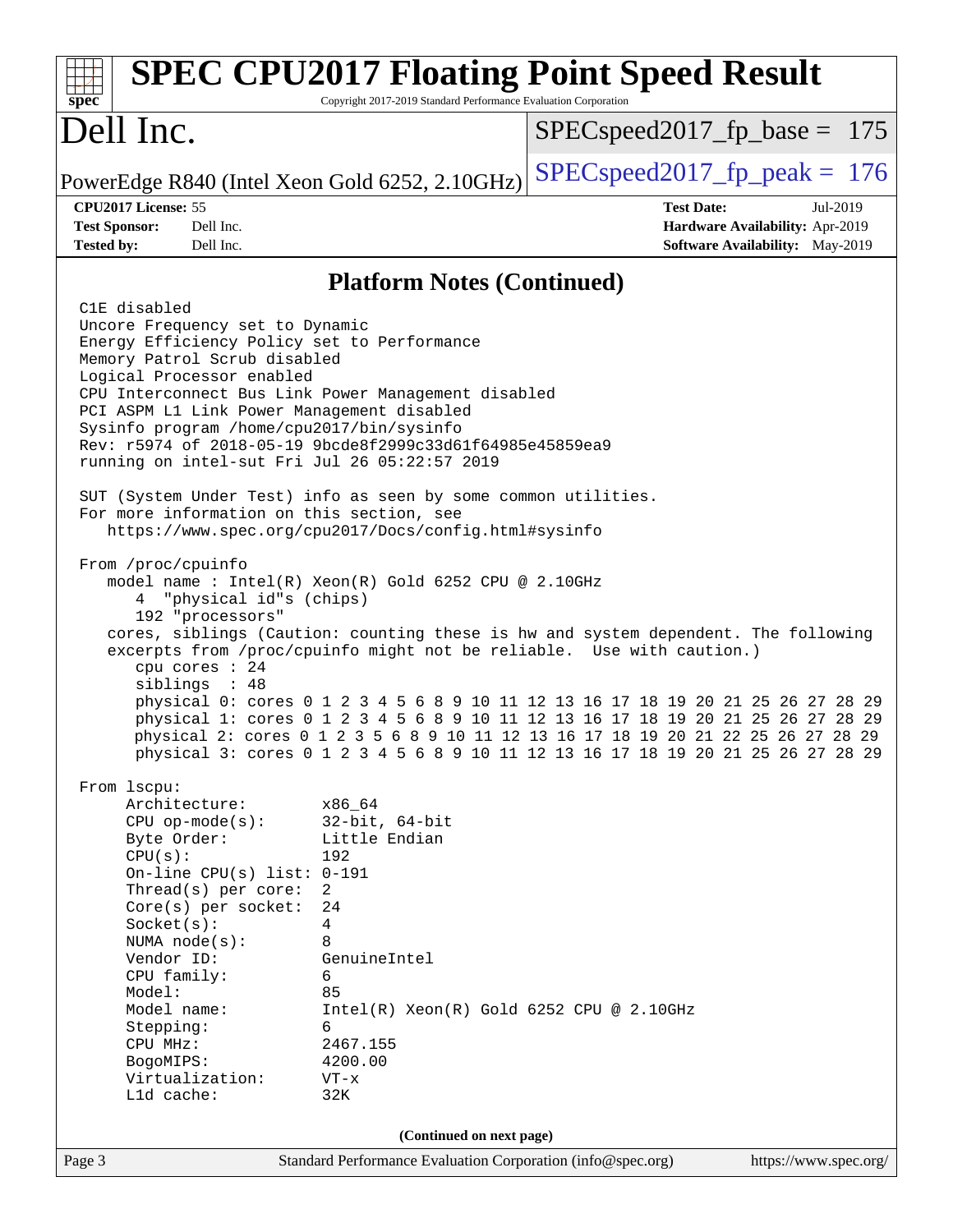| <b>SPEC CPU2017 Floating Point Speed Result</b><br>Copyright 2017-2019 Standard Performance Evaluation Corporation<br>$spec^*$                                                                                                                                                                                                                                                                                                                                                                                                                                                                                                                                                                                                                                                                                                                                                                                                                                                                                                                                                                                                                                                                                                                                                                                                                                                                                                                                                                                                                                                                                                                                                                                                                                                                                                                                                                                                                                                                                                                                                                                                                                                                                                                                                                                                                                                                                                                                                                                                                                                                                      |                                                                                                     |
|---------------------------------------------------------------------------------------------------------------------------------------------------------------------------------------------------------------------------------------------------------------------------------------------------------------------------------------------------------------------------------------------------------------------------------------------------------------------------------------------------------------------------------------------------------------------------------------------------------------------------------------------------------------------------------------------------------------------------------------------------------------------------------------------------------------------------------------------------------------------------------------------------------------------------------------------------------------------------------------------------------------------------------------------------------------------------------------------------------------------------------------------------------------------------------------------------------------------------------------------------------------------------------------------------------------------------------------------------------------------------------------------------------------------------------------------------------------------------------------------------------------------------------------------------------------------------------------------------------------------------------------------------------------------------------------------------------------------------------------------------------------------------------------------------------------------------------------------------------------------------------------------------------------------------------------------------------------------------------------------------------------------------------------------------------------------------------------------------------------------------------------------------------------------------------------------------------------------------------------------------------------------------------------------------------------------------------------------------------------------------------------------------------------------------------------------------------------------------------------------------------------------------------------------------------------------------------------------------------------------|-----------------------------------------------------------------------------------------------------|
| Dell Inc.                                                                                                                                                                                                                                                                                                                                                                                                                                                                                                                                                                                                                                                                                                                                                                                                                                                                                                                                                                                                                                                                                                                                                                                                                                                                                                                                                                                                                                                                                                                                                                                                                                                                                                                                                                                                                                                                                                                                                                                                                                                                                                                                                                                                                                                                                                                                                                                                                                                                                                                                                                                                           | $SPEC speed2017_fp\_base = 175$                                                                     |
| PowerEdge R840 (Intel Xeon Gold 6252, 2.10GHz)                                                                                                                                                                                                                                                                                                                                                                                                                                                                                                                                                                                                                                                                                                                                                                                                                                                                                                                                                                                                                                                                                                                                                                                                                                                                                                                                                                                                                                                                                                                                                                                                                                                                                                                                                                                                                                                                                                                                                                                                                                                                                                                                                                                                                                                                                                                                                                                                                                                                                                                                                                      | $SPEC speed2017_fp\_peak = 176$                                                                     |
| CPU2017 License: 55<br><b>Test Sponsor:</b><br>Dell Inc.<br><b>Tested by:</b><br>Dell Inc.                                                                                                                                                                                                                                                                                                                                                                                                                                                                                                                                                                                                                                                                                                                                                                                                                                                                                                                                                                                                                                                                                                                                                                                                                                                                                                                                                                                                                                                                                                                                                                                                                                                                                                                                                                                                                                                                                                                                                                                                                                                                                                                                                                                                                                                                                                                                                                                                                                                                                                                          | <b>Test Date:</b><br>Jul-2019<br>Hardware Availability: Apr-2019<br>Software Availability: May-2019 |
| <b>Platform Notes (Continued)</b>                                                                                                                                                                                                                                                                                                                                                                                                                                                                                                                                                                                                                                                                                                                                                                                                                                                                                                                                                                                                                                                                                                                                                                                                                                                                                                                                                                                                                                                                                                                                                                                                                                                                                                                                                                                                                                                                                                                                                                                                                                                                                                                                                                                                                                                                                                                                                                                                                                                                                                                                                                                   |                                                                                                     |
| Lli cache:<br>32K<br>L2 cache:<br>1024K<br>L3 cache:<br>36608K<br>NUMA node0 CPU(s):<br>0,8,16,24,32,40,48,56,64,72,80,88,96,104,112,120,128,136,144,152,160,168,176,184<br>NUMA nodel CPU(s):<br>1, 9, 17, 25, 33, 41, 49, 57, 65, 73, 81, 89, 97, 105, 113, 121, 129, 137, 145, 153, 161, 169, 177, 185<br>NUMA node2 CPU(s):<br>2, 10, 18, 22, 26, 34, 42, 50, 58, 66, 82, 90, 98, 106, 114, 118, 122, 130, 138, 146, 154, 162, 178, 186<br>NUMA node3 CPU(s):<br>3, 11, 19, 27, 35, 43, 51, 59, 67, 75, 83, 91, 99, 107, 115, 123, 131, 139, 147, 155, 163, 171, 179, 187<br>NUMA node4 CPU(s):<br>4, 12, 20, 28, 36, 44, 52, 60, 68, 76, 84, 92, 100, 108, 116, 124, 132, 140, 148, 156, 164, 172, 180, 188<br>NUMA node5 CPU(s):<br>5, 13, 21, 29, 37, 45, 53, 61, 69, 77, 85, 93, 101, 109, 117, 125, 133, 141, 149, 157, 165, 173, 181, 189<br>NUMA node6 CPU(s):<br>6, 14, 30, 38, 46, 54, 62, 70, 74, 78, 86, 94, 102, 110, 126, 134, 142, 150, 158, 166, 170, 174, 182, 190<br>NUMA node7 CPU(s):<br>7, 15, 23, 31, 39, 47, 55, 63, 71, 79, 87, 95, 103, 111, 119, 127, 135, 143, 151, 159, 167, 175, 183, 191<br>Flags:<br>pat pse36 clflush dts acpi mmx fxsr sse sse2 ss ht tm pbe syscall nx pdpelgb rdtscp<br>lm constant_tsc art arch_perfmon pebs bts rep_good nopl xtopology nonstop_tsc cpuid<br>aperfmperf pni pclmulqdq dtes64 monitor ds_cpl vmx smx est tm2 ssse3 sdbg fma cx16<br>xtpr pdcm pcid dca sse4_1 sse4_2 x2apic movbe popcnt aes xsave avx f16c rdrand<br>lahf_lm abm 3dnowprefetch cpuid_fault epb cat_13 cdp_13 invpcid_single intel_ppin<br>ssbd mba ibrs ibpb stibp ibrs_enhanced tpr_shadow vnmi flexpriority ept vpid<br>fsgsbase tsc_adjust bmil hle avx2 smep bmi2 erms invpcid rtm cqm mpx rdt_a avx512f<br>avx512dq rdseed adx smap clflushopt clwb intel_pt avx512cd avx512bw avx512vl<br>xsaveopt xsavec xgetbvl xsaves cqm_llc cqm_occup_llc cqm_mbm_total cqm_mbm_local<br>dtherm ida arat pln pts pku ospke avx512_vnni flush_lld arch_capabilities<br>/proc/cpuinfo cache data<br>cache size : 36608 KB<br>From numactl --hardware WARNING: a numactl 'node' might or might not correspond to a<br>physical chip.<br>$available: 8 nodes (0-7)$<br>node 0 cpus: 0 8 16 24 32 40 48 56 64 72 80 88 96 104 112 120 128 136 144 152 160 168<br>176 184<br>node 0 size: 95145 MB<br>node 0 free: 94455 MB<br>node 1 cpus: 1 9 17 25 33 41 49 57 65 73 81 89 97 105 113 121 129 137 145 153 161 169<br>177 185<br>node 1 size: 96763 MB<br>node 1 free: 94840 MB<br>node 2 cpus: 2 10 18 22 26 34 42 50 58 66 82 90 98 106 114 118 122 130 138 146 154 162<br>178 186 | fpu vme de pse tsc msr pae mce cx8 apic sep mtrr pge mca cmov                                       |
| (Continued on next page)                                                                                                                                                                                                                                                                                                                                                                                                                                                                                                                                                                                                                                                                                                                                                                                                                                                                                                                                                                                                                                                                                                                                                                                                                                                                                                                                                                                                                                                                                                                                                                                                                                                                                                                                                                                                                                                                                                                                                                                                                                                                                                                                                                                                                                                                                                                                                                                                                                                                                                                                                                                            |                                                                                                     |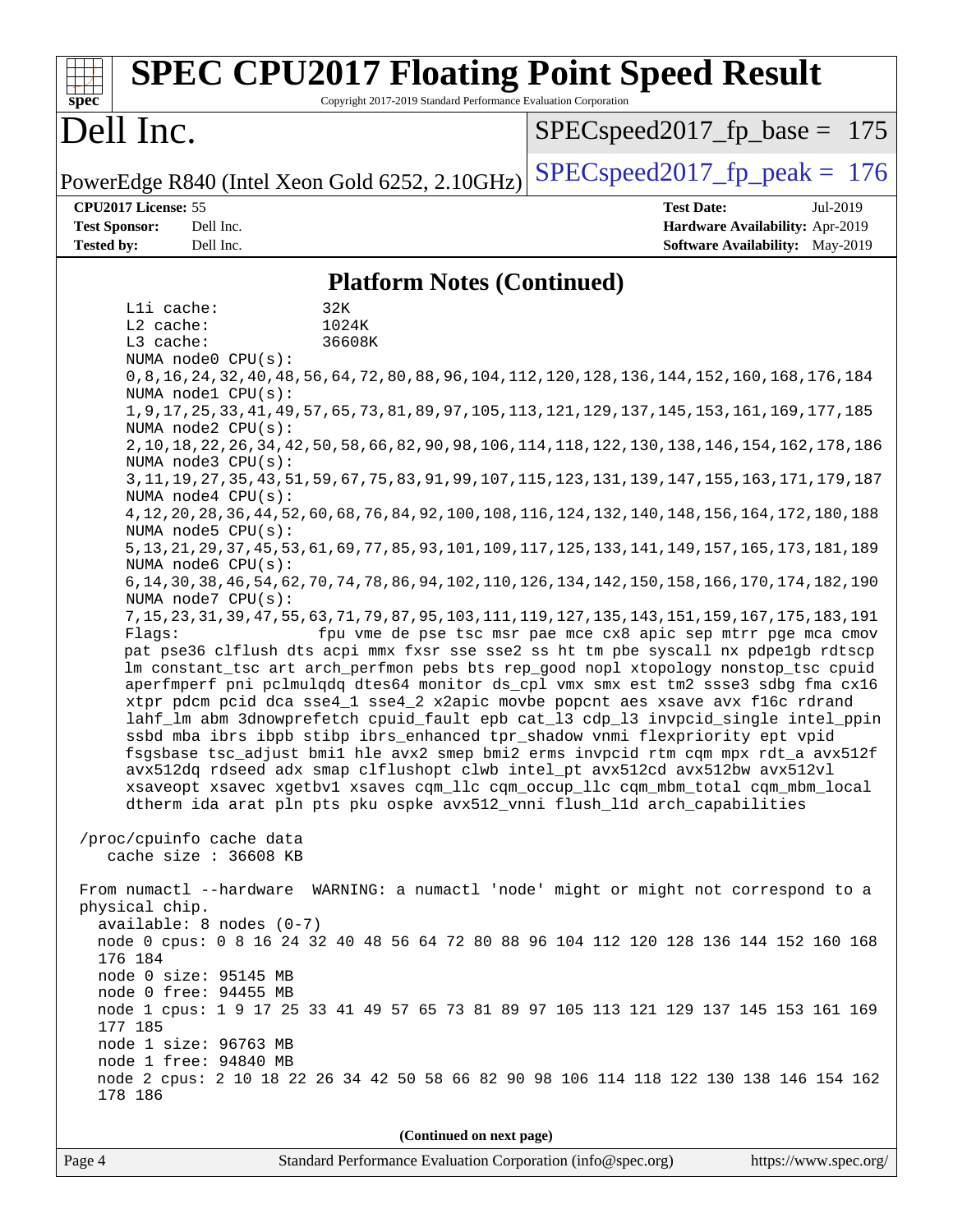| <b>SPEC CPU2017 Floating Point Speed Result</b><br>Copyright 2017-2019 Standard Performance Evaluation Corporation<br>spec <sup>®</sup> |                                                                                                     |  |  |  |  |  |
|-----------------------------------------------------------------------------------------------------------------------------------------|-----------------------------------------------------------------------------------------------------|--|--|--|--|--|
| Dell Inc.                                                                                                                               | $SPEC speed2017_f p\_base = 175$                                                                    |  |  |  |  |  |
| PowerEdge R840 (Intel Xeon Gold 6252, 2.10GHz)                                                                                          | $SPEC speed2017_fp\_peak = 176$                                                                     |  |  |  |  |  |
| CPU2017 License: 55<br><b>Test Sponsor:</b><br>Dell Inc.<br><b>Tested by:</b><br>Dell Inc.                                              | <b>Test Date:</b><br>Jul-2019<br>Hardware Availability: Apr-2019<br>Software Availability: May-2019 |  |  |  |  |  |
| <b>Platform Notes (Continued)</b>                                                                                                       |                                                                                                     |  |  |  |  |  |
| node 2 size: 96742 MB                                                                                                                   |                                                                                                     |  |  |  |  |  |
| node 2 free: 93049 MB<br>node 3 cpus: 3 11 19 27 35 43 51 59 67 75 83 91 99 107 115 123 131 139 147 155 163 171<br>179 187              |                                                                                                     |  |  |  |  |  |
| node 3 size: 96763 MB<br>node 3 free: 96066 MB                                                                                          |                                                                                                     |  |  |  |  |  |
| node 4 cpus: 4 12 20 28 36 44 52 60 68 76 84 92 100 108 116 124 132 140 148 156 164 172<br>180 188                                      |                                                                                                     |  |  |  |  |  |
| node 4 size: 96763 MB<br>node 4 free: 95913 MB                                                                                          |                                                                                                     |  |  |  |  |  |
| node 5 cpus: 5 13 21 29 37 45 53 61 69 77 85 93 101 109 117 125 133 141 149 157 165 173<br>181 189<br>node 5 size: 96763 MB             |                                                                                                     |  |  |  |  |  |
| node 5 free: 95805 MB<br>node 6 cpus: 6 14 30 38 46 54 62 70 74 78 86 94 102 110 126 134 142 150 158 166 170 174<br>182 190             |                                                                                                     |  |  |  |  |  |
| node 6 size: 96763 MB                                                                                                                   |                                                                                                     |  |  |  |  |  |
| node 6 free: 95843 MB<br>node 7 cpus: 7 15 23 31 39 47 55 63 71 79 87 95 103 111 119 127 135 143 151 159 167 175<br>183 191             |                                                                                                     |  |  |  |  |  |
| node 7 size: 96761 MB<br>node 7 free: 96106 MB<br>node distances:                                                                       |                                                                                                     |  |  |  |  |  |
| $\overline{0}$<br>$\mathbf{1}$<br>node<br>2<br>3<br>4<br>5<br>7<br>6                                                                    |                                                                                                     |  |  |  |  |  |
| 21<br>21<br>21<br>11<br>21<br>21<br>21<br>0 :<br>10<br>21<br>21<br>21<br>21<br>10<br>11<br>21<br>21<br>1:                               |                                                                                                     |  |  |  |  |  |
| 21  21  10  21  21  21<br>11 21<br>2:                                                                                                   |                                                                                                     |  |  |  |  |  |
| 3:<br>21<br>21<br>21<br>21<br>21<br>21<br>11<br>10<br>4:<br>21<br>21<br>21<br>10<br>21<br>21<br>21<br>11                                |                                                                                                     |  |  |  |  |  |
| 5:<br>21<br>11<br>21<br>21<br>21<br>10<br>21<br>21                                                                                      |                                                                                                     |  |  |  |  |  |
| 21<br>21<br>6 :<br>21<br>11<br>21<br>21<br>10<br>21<br>7:<br>21<br>21<br>21<br>11<br>21<br>21<br>21<br>10                               |                                                                                                     |  |  |  |  |  |
| From /proc/meminfo<br>MemTotal:<br>791006940 kB                                                                                         |                                                                                                     |  |  |  |  |  |
| HugePages_Total:<br>0<br>Hugepagesize:<br>2048 kB                                                                                       |                                                                                                     |  |  |  |  |  |
| /usr/bin/lsb_release -d<br>Ubuntu 18.04.2 LTS                                                                                           |                                                                                                     |  |  |  |  |  |
| From /etc/*release* /etc/*version*<br>debian_version: buster/sid                                                                        |                                                                                                     |  |  |  |  |  |
| os-release:<br>NAME="Ubuntu"<br>VERSION="18.04.2 LTS (Bionic Beaver)"<br>ID=ubuntu                                                      |                                                                                                     |  |  |  |  |  |
|                                                                                                                                         |                                                                                                     |  |  |  |  |  |
| (Continued on next page)<br>Standard Performance Evaluation Corporation (info@spec.org)                                                 |                                                                                                     |  |  |  |  |  |
| Page 5                                                                                                                                  | https://www.spec.org/                                                                               |  |  |  |  |  |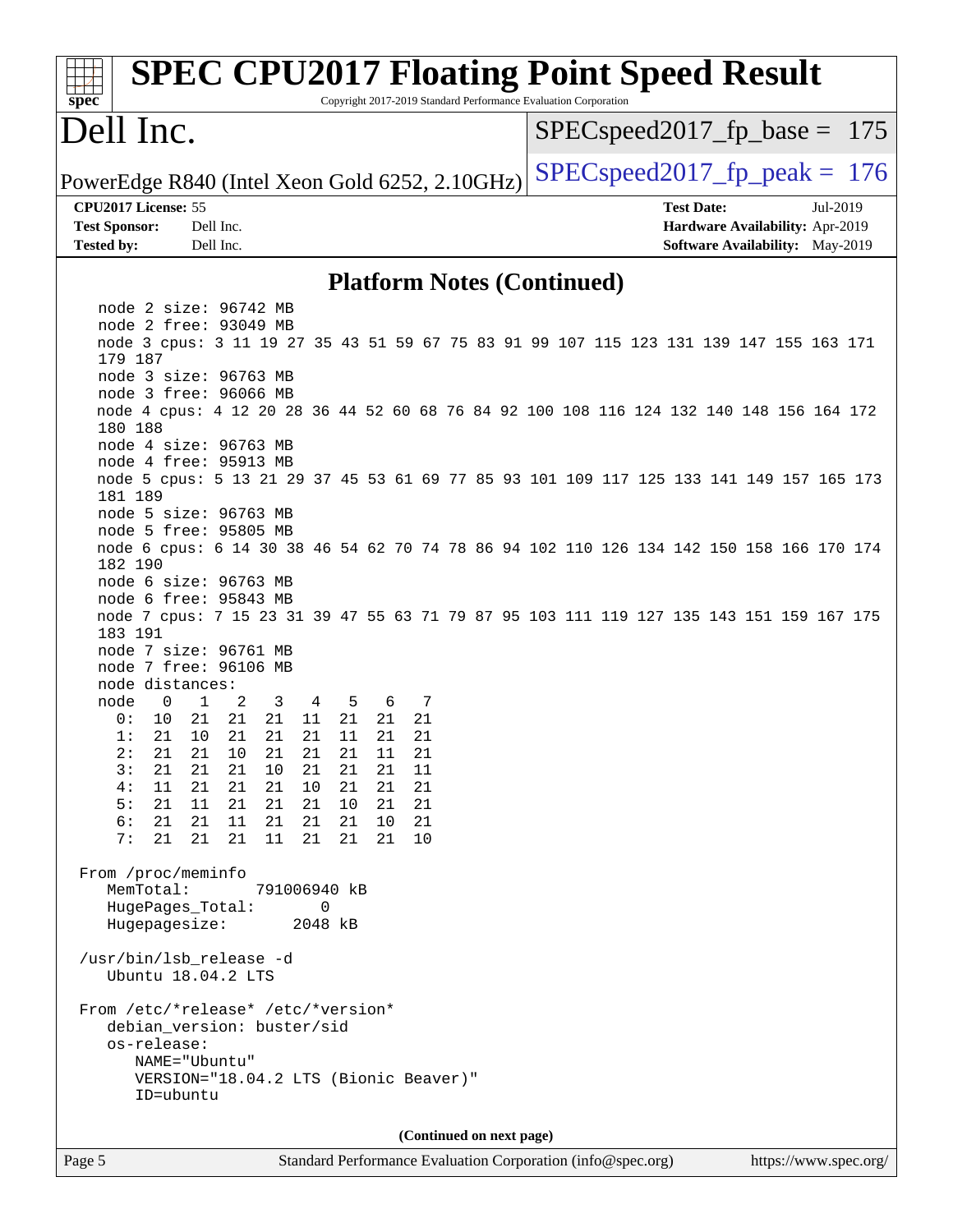| <b>SPEC CPU2017 Floating Point Speed Result</b><br>Copyright 2017-2019 Standard Performance Evaluation Corporation<br>$spec^*$                                                                                                                                                                                                                                                    |                                                                                                            |  |  |  |  |  |
|-----------------------------------------------------------------------------------------------------------------------------------------------------------------------------------------------------------------------------------------------------------------------------------------------------------------------------------------------------------------------------------|------------------------------------------------------------------------------------------------------------|--|--|--|--|--|
| Dell Inc.                                                                                                                                                                                                                                                                                                                                                                         | $SPEC speed2017_fp\_base = 175$                                                                            |  |  |  |  |  |
| PowerEdge R840 (Intel Xeon Gold 6252, 2.10GHz)                                                                                                                                                                                                                                                                                                                                    | $SPEC speed2017_fp\_peak = 176$                                                                            |  |  |  |  |  |
| CPU2017 License: 55<br><b>Test Sponsor:</b><br>Dell Inc.<br><b>Tested by:</b><br>Dell Inc.                                                                                                                                                                                                                                                                                        | <b>Test Date:</b><br>Jul-2019<br>Hardware Availability: Apr-2019<br><b>Software Availability:</b> May-2019 |  |  |  |  |  |
| <b>Platform Notes (Continued)</b>                                                                                                                                                                                                                                                                                                                                                 |                                                                                                            |  |  |  |  |  |
| ID_LIKE=debian<br>PRETTY_NAME="Ubuntu 18.04.2 LTS"<br>VERSION_ID="18.04"<br>HOME_URL="https://www.ubuntu.com/"<br>SUPPORT_URL="https://help.ubuntu.com/"<br>uname $-a$ :                                                                                                                                                                                                          |                                                                                                            |  |  |  |  |  |
| Linux intel-sut 4.15.0-45-generic #48-Ubuntu SMP Tue Jan 29 16:28:13 UTC 2019 x86_64<br>x86_64 x86_64 GNU/Linux                                                                                                                                                                                                                                                                   |                                                                                                            |  |  |  |  |  |
| Kernel self-reported vulnerability status:                                                                                                                                                                                                                                                                                                                                        |                                                                                                            |  |  |  |  |  |
| CVE-2017-5754 (Meltdown):<br>Not affected<br>CVE-2017-5753 (Spectre variant 1): Mitigation: __user pointer sanitization<br>CVE-2017-5715 (Spectre variant 2): Mitigation: Enhanced IBRS, IBPB                                                                                                                                                                                     |                                                                                                            |  |  |  |  |  |
| run-level 5 Jul 25 03:01                                                                                                                                                                                                                                                                                                                                                          |                                                                                                            |  |  |  |  |  |
| SPEC is set to: /home/cpu2017<br>Filesystem<br>Type Size Used Avail Use% Mounted on<br>/dev/sda2<br>ext4 439G<br>43G 374G 11% /                                                                                                                                                                                                                                                   |                                                                                                            |  |  |  |  |  |
| Additional information from dmidecode follows. WARNING: Use caution when you interpret<br>this section. The 'dmidecode' program reads system data which is "intended to allow<br>hardware to be accurately determined", but the intent may not be met, as there are<br>frequent changes to hardware, firmware, and the "DMTF SMBIOS" standard.<br>BIOS Dell Inc. 2.2.9 05/08/2019 |                                                                                                            |  |  |  |  |  |
| Memory:<br>24x 00AD00B300AD HMA84GR7CJR4N-WM 32 GB 2 rank 2933<br>24x Not Specified Not Specified                                                                                                                                                                                                                                                                                 |                                                                                                            |  |  |  |  |  |
| (End of data from sysinfo program)                                                                                                                                                                                                                                                                                                                                                |                                                                                                            |  |  |  |  |  |
| <b>Compiler Version Notes</b>                                                                                                                                                                                                                                                                                                                                                     |                                                                                                            |  |  |  |  |  |
| CC 619.1bm_s(base, peak) 638.imagick_s(base, peak) 644.nab_s(base, peak)                                                                                                                                                                                                                                                                                                          |                                                                                                            |  |  |  |  |  |
| Intel(R) C Intel(R) 64 Compiler for applications running on Intel(R) 64,<br>Version 19.0.4.227 Build 20190416<br>Copyright (C) 1985-2019 Intel Corporation. All rights reserved.                                                                                                                                                                                                  |                                                                                                            |  |  |  |  |  |
| FC 607.cactuBSSN_s(base, peak)                                                                                                                                                                                                                                                                                                                                                    |                                                                                                            |  |  |  |  |  |
| (Continued on next page)                                                                                                                                                                                                                                                                                                                                                          |                                                                                                            |  |  |  |  |  |
| Standard Performance Evaluation Corporation (info@spec.org)<br>Page 6                                                                                                                                                                                                                                                                                                             | https://www.spec.org/                                                                                      |  |  |  |  |  |
|                                                                                                                                                                                                                                                                                                                                                                                   |                                                                                                            |  |  |  |  |  |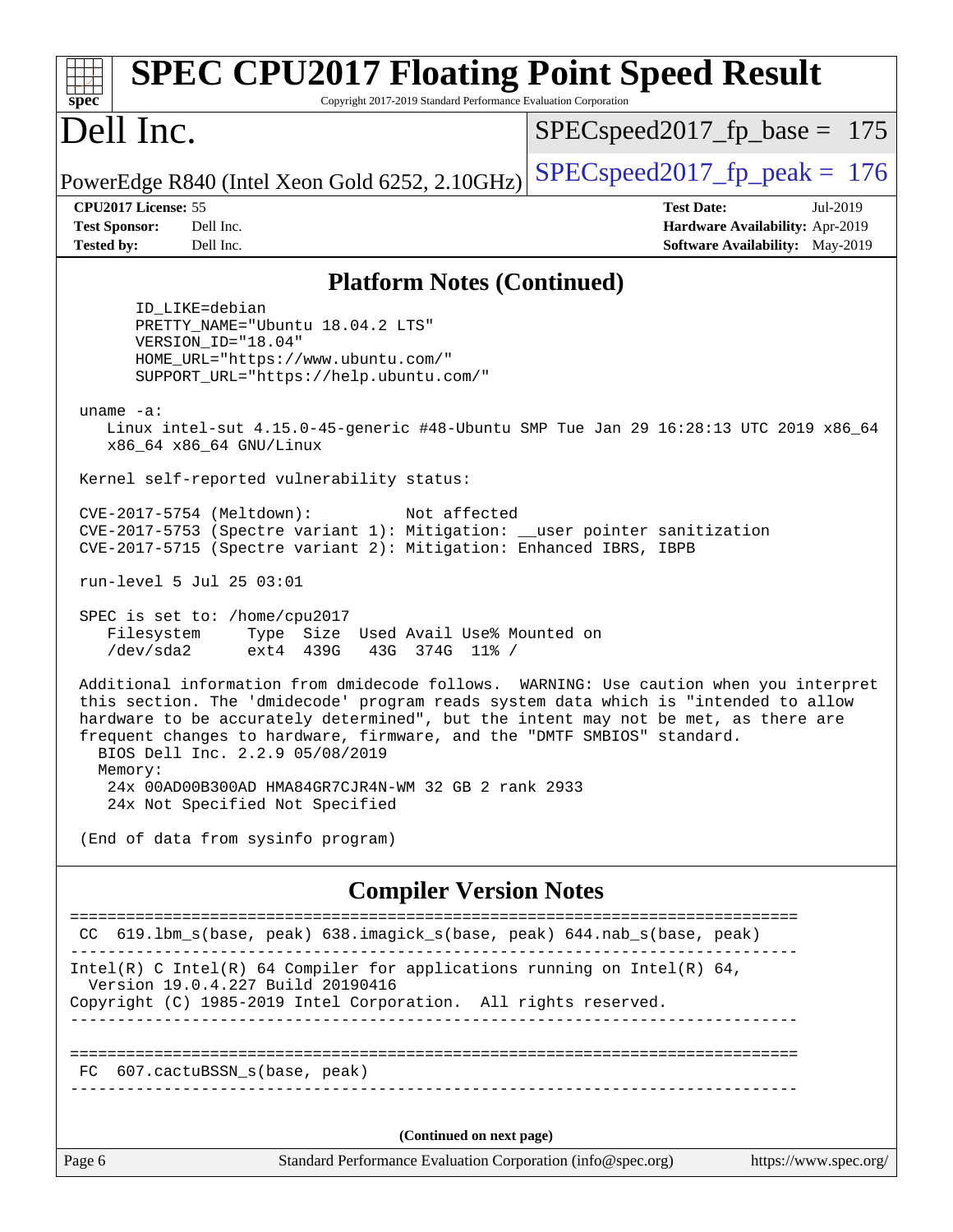# **[spec](http://www.spec.org/)**

# **[SPEC CPU2017 Floating Point Speed Result](http://www.spec.org/auto/cpu2017/Docs/result-fields.html#SPECCPU2017FloatingPointSpeedResult)**

Copyright 2017-2019 Standard Performance Evaluation Corporation

## Dell Inc.

[SPECspeed2017\\_fp\\_base =](http://www.spec.org/auto/cpu2017/Docs/result-fields.html#SPECspeed2017fpbase) 175

PowerEdge R840 (Intel Xeon Gold 6252, 2.10GHz) [SPECspeed2017\\_fp\\_peak =](http://www.spec.org/auto/cpu2017/Docs/result-fields.html#SPECspeed2017fppeak)  $176$ 

**[Tested by:](http://www.spec.org/auto/cpu2017/Docs/result-fields.html#Testedby)** Dell Inc. Dell Inc. **[Software Availability:](http://www.spec.org/auto/cpu2017/Docs/result-fields.html#SoftwareAvailability)** May-2019

**[CPU2017 License:](http://www.spec.org/auto/cpu2017/Docs/result-fields.html#CPU2017License)** 55 **[Test Date:](http://www.spec.org/auto/cpu2017/Docs/result-fields.html#TestDate)** Jul-2019 **[Test Sponsor:](http://www.spec.org/auto/cpu2017/Docs/result-fields.html#TestSponsor)** Dell Inc. **[Hardware Availability:](http://www.spec.org/auto/cpu2017/Docs/result-fields.html#HardwareAvailability)** Apr-2019

#### **[Compiler Version Notes \(Continued\)](http://www.spec.org/auto/cpu2017/Docs/result-fields.html#CompilerVersionNotes)**

| Standard Performance Evaluation Corporation (info@spec.org)<br>Page 7                                                                                                                                                                                                                                     | https://www.spec.org/ |
|-----------------------------------------------------------------------------------------------------------------------------------------------------------------------------------------------------------------------------------------------------------------------------------------------------------|-----------------------|
| (Continued on next page)                                                                                                                                                                                                                                                                                  |                       |
| 64, Version 19.0.4.227 Build 20190416<br>Copyright (C) 1985-2019 Intel Corporation. All rights reserved.<br>Intel(R) C Intel(R) 64 Compiler for applications running on Intel(R) 64,<br>Version 19.0.4.227 Build 20190416<br>Copyright (C) 1985-2019 Intel Corporation. All rights reserved.              |                       |
| $Intel(R)$ Fortran Intel(R) 64 Compiler for applications running on Intel(R)                                                                                                                                                                                                                              |                       |
| $CC$ 621.wrf_s(peak) 628.pop2_s(peak)                                                                                                                                                                                                                                                                     |                       |
| Copyright (C) 1985-2019 Intel Corporation. All rights reserved.                                                                                                                                                                                                                                           |                       |
| $Intel(R)$ Fortran Intel(R) 64 Compiler for applications running on Intel(R)<br>64, Version 19.0.4.227 Build 20190416<br>Copyright (C) 1985-2019 Intel Corporation. All rights reserved.<br>Intel(R) C Intel(R) 64 Compiler for applications running on Intel(R) 64,<br>Version 19.0.4.227 Build 20190416 |                       |
| $CC$ 621.wrf_s(base) 627.cam4_s(base, peak) 628.pop2_s(base)<br>------------------------------------<br>. <u>_ _ _ _ _ _ _ _ _ _ _ _ _ _</u>                                                                                                                                                              |                       |
| $Intel(R)$ Fortran Intel(R) 64 Compiler for applications running on Intel(R)<br>64, Version 19.0.4.227 Build 20190416<br>Copyright (C) 1985-2019 Intel Corporation. All rights reserved.                                                                                                                  |                       |
| 603.bwaves_s(peak) 649.fotonik3d_s(peak)<br>FC                                                                                                                                                                                                                                                            |                       |
| Copyright (C) 1985-2019 Intel Corporation. All rights reserved.                                                                                                                                                                                                                                           |                       |
| Intel(R) Fortran Intel(R) 64 Compiler for applications running on Intel(R)<br>64, Version 19.0.4.227 Build 20190416                                                                                                                                                                                       |                       |
| FC 603.bwaves_s(base) 649.fotonik3d_s(base) 654.roms_s(base, peak)                                                                                                                                                                                                                                        |                       |
| Copyright (C) 1985-2019 Intel Corporation. All rights reserved.                                                                                                                                                                                                                                           |                       |
| Copyright (C) 1985-2019 Intel Corporation. All rights reserved.<br>$Intel(R)$ Fortran Intel(R) 64 Compiler for applications running on Intel(R)<br>64, Version 19.0.4.227 Build 20190416                                                                                                                  |                       |
| Version 19.0.4.227 Build 20190416<br>Copyright (C) 1985-2019 Intel Corporation. All rights reserved.<br>Intel(R) C Intel(R) 64 Compiler for applications running on Intel(R) 64,<br>Version 19.0.4.227 Build 20190416                                                                                     |                       |
| Intel(R) $C++$ Intel(R) 64 Compiler for applications running on Intel(R) 64,                                                                                                                                                                                                                              |                       |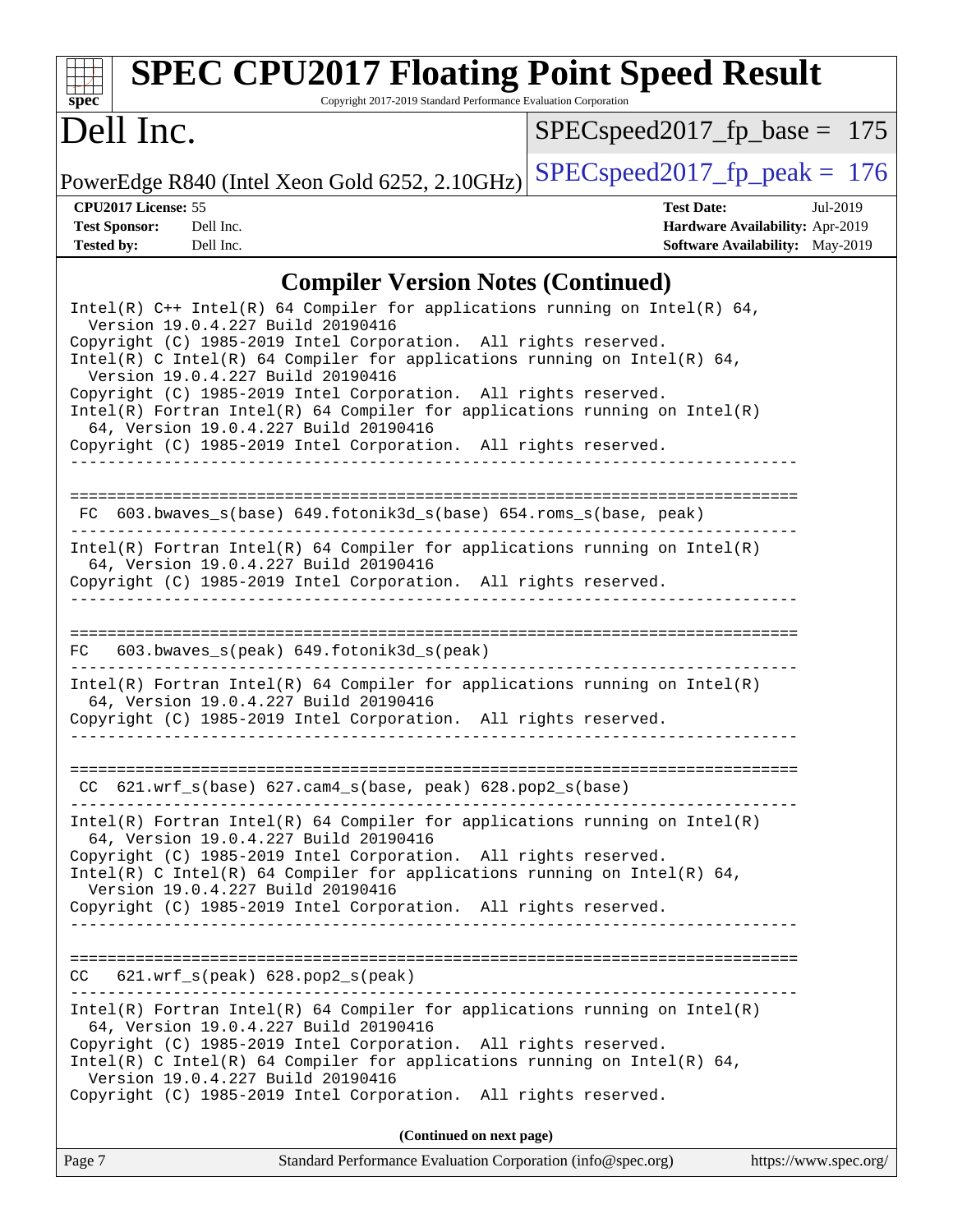#### **[spec](http://www.spec.org/) [SPEC CPU2017 Floating Point Speed Result](http://www.spec.org/auto/cpu2017/Docs/result-fields.html#SPECCPU2017FloatingPointSpeedResult)** Copyright 2017-2019 Standard Performance Evaluation Corporation

# Dell Inc.

SPECspeed2017 fp base =  $175$ 

PowerEdge R840 (Intel Xeon Gold 6252, 2.10GHz)  $\left|$  [SPECspeed2017\\_fp\\_peak =](http://www.spec.org/auto/cpu2017/Docs/result-fields.html#SPECspeed2017fppeak) 176

**[Tested by:](http://www.spec.org/auto/cpu2017/Docs/result-fields.html#Testedby)** Dell Inc. **[Software Availability:](http://www.spec.org/auto/cpu2017/Docs/result-fields.html#SoftwareAvailability)** May-2019

**[CPU2017 License:](http://www.spec.org/auto/cpu2017/Docs/result-fields.html#CPU2017License)** 55 **[Test Date:](http://www.spec.org/auto/cpu2017/Docs/result-fields.html#TestDate)** Jul-2019 **[Test Sponsor:](http://www.spec.org/auto/cpu2017/Docs/result-fields.html#TestSponsor)** Dell Inc. **[Hardware Availability:](http://www.spec.org/auto/cpu2017/Docs/result-fields.html#HardwareAvailability)** Apr-2019

#### **[Compiler Version Notes \(Continued\)](http://www.spec.org/auto/cpu2017/Docs/result-fields.html#CompilerVersionNotes)**

------------------------------------------------------------------------------

### **[Base Compiler Invocation](http://www.spec.org/auto/cpu2017/Docs/result-fields.html#BaseCompilerInvocation)**

[C benchmarks](http://www.spec.org/auto/cpu2017/Docs/result-fields.html#Cbenchmarks): [icc -m64 -std=c11](http://www.spec.org/cpu2017/results/res2019q3/cpu2017-20190805-16498.flags.html#user_CCbase_intel_icc_64bit_c11_33ee0cdaae7deeeab2a9725423ba97205ce30f63b9926c2519791662299b76a0318f32ddfffdc46587804de3178b4f9328c46fa7c2b0cd779d7a61945c91cd35)

[Fortran benchmarks](http://www.spec.org/auto/cpu2017/Docs/result-fields.html#Fortranbenchmarks): [ifort -m64](http://www.spec.org/cpu2017/results/res2019q3/cpu2017-20190805-16498.flags.html#user_FCbase_intel_ifort_64bit_24f2bb282fbaeffd6157abe4f878425411749daecae9a33200eee2bee2fe76f3b89351d69a8130dd5949958ce389cf37ff59a95e7a40d588e8d3a57e0c3fd751)

[Benchmarks using both Fortran and C](http://www.spec.org/auto/cpu2017/Docs/result-fields.html#BenchmarksusingbothFortranandC): [ifort -m64](http://www.spec.org/cpu2017/results/res2019q3/cpu2017-20190805-16498.flags.html#user_CC_FCbase_intel_ifort_64bit_24f2bb282fbaeffd6157abe4f878425411749daecae9a33200eee2bee2fe76f3b89351d69a8130dd5949958ce389cf37ff59a95e7a40d588e8d3a57e0c3fd751) [icc -m64 -std=c11](http://www.spec.org/cpu2017/results/res2019q3/cpu2017-20190805-16498.flags.html#user_CC_FCbase_intel_icc_64bit_c11_33ee0cdaae7deeeab2a9725423ba97205ce30f63b9926c2519791662299b76a0318f32ddfffdc46587804de3178b4f9328c46fa7c2b0cd779d7a61945c91cd35)

[Benchmarks using Fortran, C, and C++:](http://www.spec.org/auto/cpu2017/Docs/result-fields.html#BenchmarksusingFortranCandCXX) [icpc -m64](http://www.spec.org/cpu2017/results/res2019q3/cpu2017-20190805-16498.flags.html#user_CC_CXX_FCbase_intel_icpc_64bit_4ecb2543ae3f1412ef961e0650ca070fec7b7afdcd6ed48761b84423119d1bf6bdf5cad15b44d48e7256388bc77273b966e5eb805aefd121eb22e9299b2ec9d9) [icc -m64 -std=c11](http://www.spec.org/cpu2017/results/res2019q3/cpu2017-20190805-16498.flags.html#user_CC_CXX_FCbase_intel_icc_64bit_c11_33ee0cdaae7deeeab2a9725423ba97205ce30f63b9926c2519791662299b76a0318f32ddfffdc46587804de3178b4f9328c46fa7c2b0cd779d7a61945c91cd35) [ifort -m64](http://www.spec.org/cpu2017/results/res2019q3/cpu2017-20190805-16498.flags.html#user_CC_CXX_FCbase_intel_ifort_64bit_24f2bb282fbaeffd6157abe4f878425411749daecae9a33200eee2bee2fe76f3b89351d69a8130dd5949958ce389cf37ff59a95e7a40d588e8d3a57e0c3fd751)

#### **[Base Portability Flags](http://www.spec.org/auto/cpu2017/Docs/result-fields.html#BasePortabilityFlags)**

 603.bwaves\_s: [-DSPEC\\_LP64](http://www.spec.org/cpu2017/results/res2019q3/cpu2017-20190805-16498.flags.html#suite_basePORTABILITY603_bwaves_s_DSPEC_LP64) 607.cactuBSSN\_s: [-DSPEC\\_LP64](http://www.spec.org/cpu2017/results/res2019q3/cpu2017-20190805-16498.flags.html#suite_basePORTABILITY607_cactuBSSN_s_DSPEC_LP64) 619.lbm\_s: [-DSPEC\\_LP64](http://www.spec.org/cpu2017/results/res2019q3/cpu2017-20190805-16498.flags.html#suite_basePORTABILITY619_lbm_s_DSPEC_LP64) 621.wrf\_s: [-DSPEC\\_LP64](http://www.spec.org/cpu2017/results/res2019q3/cpu2017-20190805-16498.flags.html#suite_basePORTABILITY621_wrf_s_DSPEC_LP64) [-DSPEC\\_CASE\\_FLAG](http://www.spec.org/cpu2017/results/res2019q3/cpu2017-20190805-16498.flags.html#b621.wrf_s_baseCPORTABILITY_DSPEC_CASE_FLAG) [-convert big\\_endian](http://www.spec.org/cpu2017/results/res2019q3/cpu2017-20190805-16498.flags.html#user_baseFPORTABILITY621_wrf_s_convert_big_endian_c3194028bc08c63ac5d04de18c48ce6d347e4e562e8892b8bdbdc0214820426deb8554edfa529a3fb25a586e65a3d812c835984020483e7e73212c4d31a38223) 627.cam4\_s: [-DSPEC\\_LP64](http://www.spec.org/cpu2017/results/res2019q3/cpu2017-20190805-16498.flags.html#suite_basePORTABILITY627_cam4_s_DSPEC_LP64) [-DSPEC\\_CASE\\_FLAG](http://www.spec.org/cpu2017/results/res2019q3/cpu2017-20190805-16498.flags.html#b627.cam4_s_baseCPORTABILITY_DSPEC_CASE_FLAG) 628.pop2\_s: [-DSPEC\\_LP64](http://www.spec.org/cpu2017/results/res2019q3/cpu2017-20190805-16498.flags.html#suite_basePORTABILITY628_pop2_s_DSPEC_LP64) [-DSPEC\\_CASE\\_FLAG](http://www.spec.org/cpu2017/results/res2019q3/cpu2017-20190805-16498.flags.html#b628.pop2_s_baseCPORTABILITY_DSPEC_CASE_FLAG) [-convert big\\_endian](http://www.spec.org/cpu2017/results/res2019q3/cpu2017-20190805-16498.flags.html#user_baseFPORTABILITY628_pop2_s_convert_big_endian_c3194028bc08c63ac5d04de18c48ce6d347e4e562e8892b8bdbdc0214820426deb8554edfa529a3fb25a586e65a3d812c835984020483e7e73212c4d31a38223) [-assume byterecl](http://www.spec.org/cpu2017/results/res2019q3/cpu2017-20190805-16498.flags.html#user_baseFPORTABILITY628_pop2_s_assume_byterecl_7e47d18b9513cf18525430bbf0f2177aa9bf368bc7a059c09b2c06a34b53bd3447c950d3f8d6c70e3faf3a05c8557d66a5798b567902e8849adc142926523472) 638.imagick\_s: [-DSPEC\\_LP64](http://www.spec.org/cpu2017/results/res2019q3/cpu2017-20190805-16498.flags.html#suite_basePORTABILITY638_imagick_s_DSPEC_LP64) 644.nab\_s: [-DSPEC\\_LP64](http://www.spec.org/cpu2017/results/res2019q3/cpu2017-20190805-16498.flags.html#suite_basePORTABILITY644_nab_s_DSPEC_LP64) 649.fotonik3d\_s: [-DSPEC\\_LP64](http://www.spec.org/cpu2017/results/res2019q3/cpu2017-20190805-16498.flags.html#suite_basePORTABILITY649_fotonik3d_s_DSPEC_LP64) 654.roms\_s: [-DSPEC\\_LP64](http://www.spec.org/cpu2017/results/res2019q3/cpu2017-20190805-16498.flags.html#suite_basePORTABILITY654_roms_s_DSPEC_LP64)

#### **[Base Optimization Flags](http://www.spec.org/auto/cpu2017/Docs/result-fields.html#BaseOptimizationFlags)**

[C benchmarks](http://www.spec.org/auto/cpu2017/Docs/result-fields.html#Cbenchmarks): [-xCORE-AVX2](http://www.spec.org/cpu2017/results/res2019q3/cpu2017-20190805-16498.flags.html#user_CCbase_f-xCORE-AVX2) [-ipo](http://www.spec.org/cpu2017/results/res2019q3/cpu2017-20190805-16498.flags.html#user_CCbase_f-ipo) [-O3](http://www.spec.org/cpu2017/results/res2019q3/cpu2017-20190805-16498.flags.html#user_CCbase_f-O3) [-no-prec-div](http://www.spec.org/cpu2017/results/res2019q3/cpu2017-20190805-16498.flags.html#user_CCbase_f-no-prec-div) [-qopt-prefetch](http://www.spec.org/cpu2017/results/res2019q3/cpu2017-20190805-16498.flags.html#user_CCbase_f-qopt-prefetch) [-ffinite-math-only](http://www.spec.org/cpu2017/results/res2019q3/cpu2017-20190805-16498.flags.html#user_CCbase_f_finite_math_only_cb91587bd2077682c4b38af759c288ed7c732db004271a9512da14a4f8007909a5f1427ecbf1a0fb78ff2a814402c6114ac565ca162485bbcae155b5e4258871) [-qopt-mem-layout-trans=4](http://www.spec.org/cpu2017/results/res2019q3/cpu2017-20190805-16498.flags.html#user_CCbase_f-qopt-mem-layout-trans_fa39e755916c150a61361b7846f310bcdf6f04e385ef281cadf3647acec3f0ae266d1a1d22d972a7087a248fd4e6ca390a3634700869573d231a252c784941a8) [-qopenmp](http://www.spec.org/cpu2017/results/res2019q3/cpu2017-20190805-16498.flags.html#user_CCbase_qopenmp_16be0c44f24f464004c6784a7acb94aca937f053568ce72f94b139a11c7c168634a55f6653758ddd83bcf7b8463e8028bb0b48b77bcddc6b78d5d95bb1df2967) [-DSPEC\\_OPENMP](http://www.spec.org/cpu2017/results/res2019q3/cpu2017-20190805-16498.flags.html#suite_CCbase_DSPEC_OPENMP)

[Fortran benchmarks](http://www.spec.org/auto/cpu2017/Docs/result-fields.html#Fortranbenchmarks):

|  | -DSPEC OPENMP -xCORE-AVX2 -ipo -03 -no-prec-div -qopt-prefetch |  |  |  |
|--|----------------------------------------------------------------|--|--|--|
|  | -ffinite-math-only -qopt-mem-layout-trans=4 -qopenmp           |  |  |  |
|  | -nostandard-realloc-lhs                                        |  |  |  |

**(Continued on next page)**

Page 8 Standard Performance Evaluation Corporation [\(info@spec.org\)](mailto:info@spec.org) <https://www.spec.org/>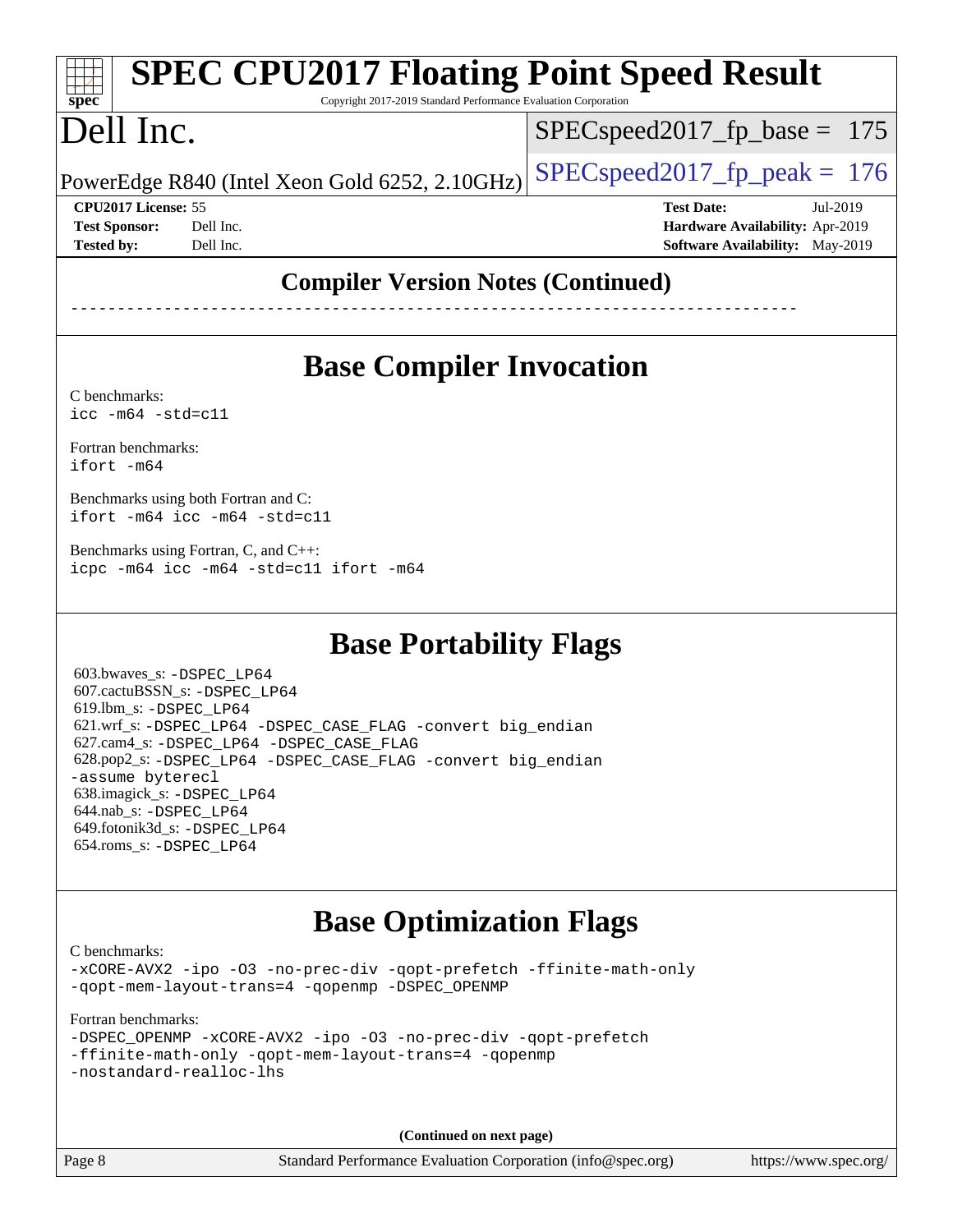| $Spec^*$             |                            |           | <b>SPEC CPU2017 Floating Point Speed Result</b><br>Copyright 2017-2019 Standard Performance Evaluation Corporation |                                 |                                 |          |  |
|----------------------|----------------------------|-----------|--------------------------------------------------------------------------------------------------------------------|---------------------------------|---------------------------------|----------|--|
|                      | Dell Inc.                  |           |                                                                                                                    | $SPEC speed2017_fp\_base = 175$ |                                 |          |  |
|                      |                            |           | PowerEdge R840 (Intel Xeon Gold 6252, 2.10GHz)                                                                     | $SPEC speed2017fp peak = 176$   |                                 |          |  |
|                      | <b>CPU2017 License: 55</b> |           |                                                                                                                    |                                 | <b>Test Date:</b>               | Jul-2019 |  |
| <b>Test Sponsor:</b> |                            | Dell Inc. |                                                                                                                    |                                 | Hardware Availability: Apr-2019 |          |  |
| <b>Tested by:</b>    |                            | Dell Inc. |                                                                                                                    |                                 | Software Availability: May-2019 |          |  |

### **[Base Optimization Flags \(Continued\)](http://www.spec.org/auto/cpu2017/Docs/result-fields.html#BaseOptimizationFlags)**

[Benchmarks using both Fortran and C](http://www.spec.org/auto/cpu2017/Docs/result-fields.html#BenchmarksusingbothFortranandC):

```
-xCORE-AVX2 -ipo -O3 -no-prec-div -qopt-prefetch -ffinite-math-only
-qopt-mem-layout-trans=4 -qopenmp -DSPEC_OPENMP
-nostandard-realloc-lhs
Benchmarks using Fortran, C, and C++: 
-xCORE-AVX2 -ipo -O3 -no-prec-div -qopt-prefetch -ffinite-math-only
-qopt-mem-layout-trans=4 -qopenmp -DSPEC_OPENMP
-nostandard-realloc-lhs
```
#### **[Peak Compiler Invocation](http://www.spec.org/auto/cpu2017/Docs/result-fields.html#PeakCompilerInvocation)**

[C benchmarks](http://www.spec.org/auto/cpu2017/Docs/result-fields.html#Cbenchmarks): [icc -m64 -std=c11](http://www.spec.org/cpu2017/results/res2019q3/cpu2017-20190805-16498.flags.html#user_CCpeak_intel_icc_64bit_c11_33ee0cdaae7deeeab2a9725423ba97205ce30f63b9926c2519791662299b76a0318f32ddfffdc46587804de3178b4f9328c46fa7c2b0cd779d7a61945c91cd35)

[Fortran benchmarks](http://www.spec.org/auto/cpu2017/Docs/result-fields.html#Fortranbenchmarks): [ifort -m64](http://www.spec.org/cpu2017/results/res2019q3/cpu2017-20190805-16498.flags.html#user_FCpeak_intel_ifort_64bit_24f2bb282fbaeffd6157abe4f878425411749daecae9a33200eee2bee2fe76f3b89351d69a8130dd5949958ce389cf37ff59a95e7a40d588e8d3a57e0c3fd751)

[Benchmarks using both Fortran and C](http://www.spec.org/auto/cpu2017/Docs/result-fields.html#BenchmarksusingbothFortranandC): [ifort -m64](http://www.spec.org/cpu2017/results/res2019q3/cpu2017-20190805-16498.flags.html#user_CC_FCpeak_intel_ifort_64bit_24f2bb282fbaeffd6157abe4f878425411749daecae9a33200eee2bee2fe76f3b89351d69a8130dd5949958ce389cf37ff59a95e7a40d588e8d3a57e0c3fd751) [icc -m64 -std=c11](http://www.spec.org/cpu2017/results/res2019q3/cpu2017-20190805-16498.flags.html#user_CC_FCpeak_intel_icc_64bit_c11_33ee0cdaae7deeeab2a9725423ba97205ce30f63b9926c2519791662299b76a0318f32ddfffdc46587804de3178b4f9328c46fa7c2b0cd779d7a61945c91cd35)

[Benchmarks using Fortran, C, and C++:](http://www.spec.org/auto/cpu2017/Docs/result-fields.html#BenchmarksusingFortranCandCXX) [icpc -m64](http://www.spec.org/cpu2017/results/res2019q3/cpu2017-20190805-16498.flags.html#user_CC_CXX_FCpeak_intel_icpc_64bit_4ecb2543ae3f1412ef961e0650ca070fec7b7afdcd6ed48761b84423119d1bf6bdf5cad15b44d48e7256388bc77273b966e5eb805aefd121eb22e9299b2ec9d9) [icc -m64 -std=c11](http://www.spec.org/cpu2017/results/res2019q3/cpu2017-20190805-16498.flags.html#user_CC_CXX_FCpeak_intel_icc_64bit_c11_33ee0cdaae7deeeab2a9725423ba97205ce30f63b9926c2519791662299b76a0318f32ddfffdc46587804de3178b4f9328c46fa7c2b0cd779d7a61945c91cd35) [ifort -m64](http://www.spec.org/cpu2017/results/res2019q3/cpu2017-20190805-16498.flags.html#user_CC_CXX_FCpeak_intel_ifort_64bit_24f2bb282fbaeffd6157abe4f878425411749daecae9a33200eee2bee2fe76f3b89351d69a8130dd5949958ce389cf37ff59a95e7a40d588e8d3a57e0c3fd751)

#### **[Peak Portability Flags](http://www.spec.org/auto/cpu2017/Docs/result-fields.html#PeakPortabilityFlags)**

Same as Base Portability Flags

#### **[Peak Optimization Flags](http://www.spec.org/auto/cpu2017/Docs/result-fields.html#PeakOptimizationFlags)**

[C benchmarks](http://www.spec.org/auto/cpu2017/Docs/result-fields.html#Cbenchmarks):

[-xCORE-AVX2](http://www.spec.org/cpu2017/results/res2019q3/cpu2017-20190805-16498.flags.html#user_CCpeak_f-xCORE-AVX2) [-ipo](http://www.spec.org/cpu2017/results/res2019q3/cpu2017-20190805-16498.flags.html#user_CCpeak_f-ipo) [-O3](http://www.spec.org/cpu2017/results/res2019q3/cpu2017-20190805-16498.flags.html#user_CCpeak_f-O3) [-no-prec-div](http://www.spec.org/cpu2017/results/res2019q3/cpu2017-20190805-16498.flags.html#user_CCpeak_f-no-prec-div) [-qopt-prefetch](http://www.spec.org/cpu2017/results/res2019q3/cpu2017-20190805-16498.flags.html#user_CCpeak_f-qopt-prefetch) [-ffinite-math-only](http://www.spec.org/cpu2017/results/res2019q3/cpu2017-20190805-16498.flags.html#user_CCpeak_f_finite_math_only_cb91587bd2077682c4b38af759c288ed7c732db004271a9512da14a4f8007909a5f1427ecbf1a0fb78ff2a814402c6114ac565ca162485bbcae155b5e4258871) [-qopt-mem-layout-trans=4](http://www.spec.org/cpu2017/results/res2019q3/cpu2017-20190805-16498.flags.html#user_CCpeak_f-qopt-mem-layout-trans_fa39e755916c150a61361b7846f310bcdf6f04e385ef281cadf3647acec3f0ae266d1a1d22d972a7087a248fd4e6ca390a3634700869573d231a252c784941a8) [-qopenmp](http://www.spec.org/cpu2017/results/res2019q3/cpu2017-20190805-16498.flags.html#user_CCpeak_qopenmp_16be0c44f24f464004c6784a7acb94aca937f053568ce72f94b139a11c7c168634a55f6653758ddd83bcf7b8463e8028bb0b48b77bcddc6b78d5d95bb1df2967) [-DSPEC\\_OPENMP](http://www.spec.org/cpu2017/results/res2019q3/cpu2017-20190805-16498.flags.html#suite_CCpeak_DSPEC_OPENMP)

[Fortran benchmarks](http://www.spec.org/auto/cpu2017/Docs/result-fields.html#Fortranbenchmarks):

```
 603.bwaves_s: -prof-gen(pass 1) -prof-use(pass 2) -DSPEC_SUPPRESS_OPENMP
-DSPEC_OPENMP -O2 -xCORE-AVX2 -qopt-prefetch -ipo -O3
-ffinite-math-only -no-prec-div -qopt-mem-layout-trans=4
-qopenmp -nostandard-realloc-lhs
```
**(Continued on next page)**

| Page 9 | Standard Performance Evaluation Corporation (info@spec.org) |  | https://www.spec.org/ |
|--------|-------------------------------------------------------------|--|-----------------------|
|--------|-------------------------------------------------------------|--|-----------------------|